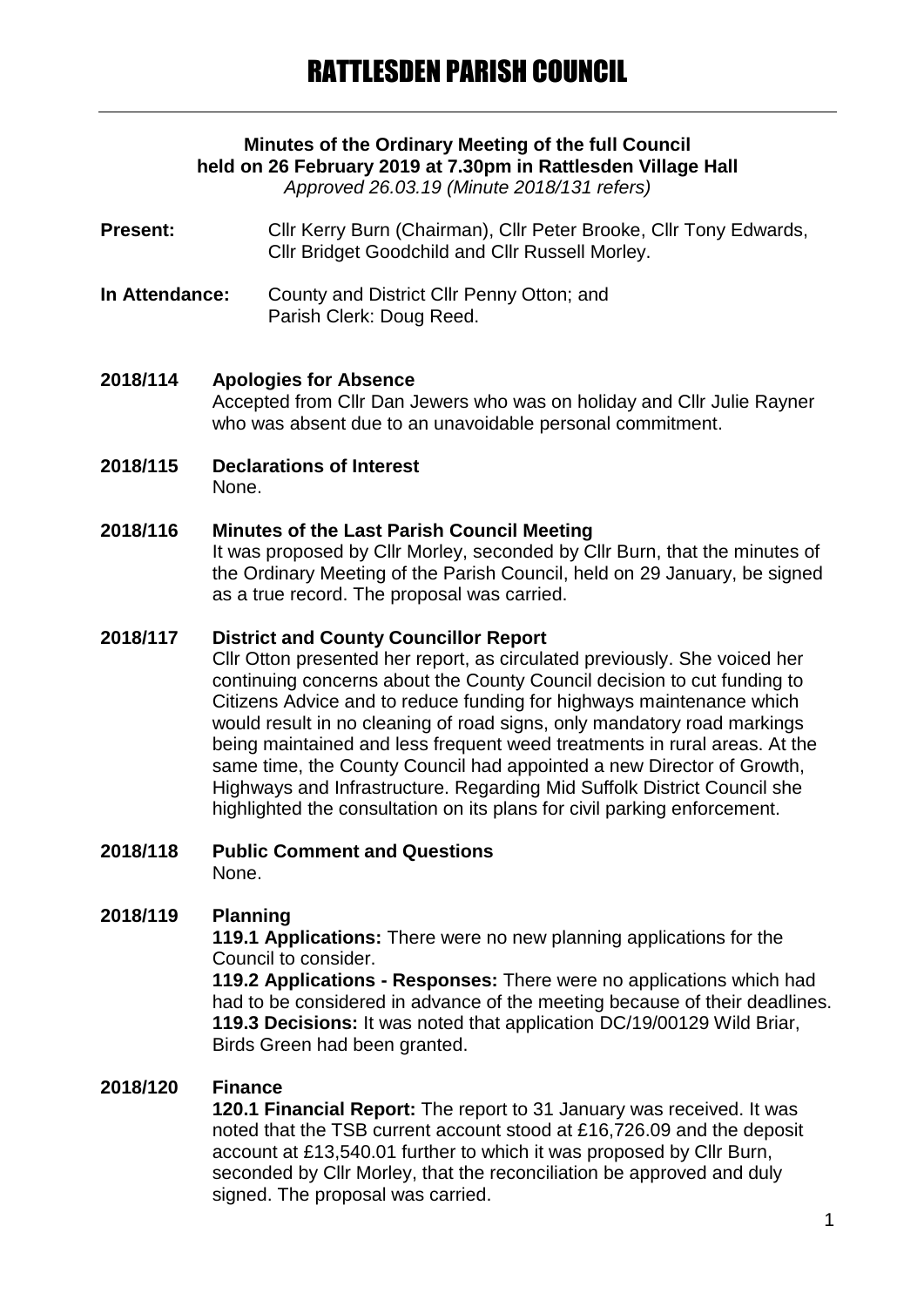**120.2 Payments and Income:** It was proposed by Cllr Morley, seconded by Cllr Goodchild, that the schedule of payments be approved. The proposal was carried. The schedule comprised the following:

- Litter-picker: salary (February) £151.35;
- Clerk: salary (February) £336.42;
- HMRC: PAYE (February) £84.00;
- ◆ The Felsham Gardeners: Cemetery grass-cutting £200.00;
- The Felsham Gardeners: Cemetery hedge-cutting £200.00;
- Shaw and Sons Limited: Cemetery registers £420.00 + £84.00 VAT;
- Mr David Peachey: dog bin installation £59.00; and
- Clerk: reimbursement of costs of voucher for internal auditor £40.00 (Chairman's allowance).

Income received was duly noted as follows:

- TSB: business (deposit) account interest (February) £11.45;
- Mid Suffolk District Council: cleansing grant (October-December) £204.10; and

 Mid Suffolk District Council: cleansing grant (January-March) - £204.10. **120.3 Audit Plan 2018-2019:** It was proposed by Cllr Morley, seconded by Cllr Burn, that the Audit Plan and the 'Terms of Engagement' for and appointment of an internal auditor be approved. The proposal was carried. It was resolved that Mr Graham Reid be asked to carry out the internal audit of the Council for 2018-2019.

**120.4 National Minimum Wage:** It was resolved that the Council adopt the new minimum wage of £8.21 per hour (for workers aged 25 and over), effective from 1 April 2019, as it applied to Council employees.

#### **2018/121 Council Communication**

Having reviewed the situation, not least in the light of comments received from a resident, it was agreed that no further action was needed as current options for contacting both the Council and individual councillors were felt to be adequate and effective.

### **2018/122 Mobile Vehicle-Activated Sign (MVAS)**

It was confirmed that the potential acquisition of a device should be pursued but recognised that it was dependent upon critical sites being assessed as suitable by Suffolk Highways. Accordingly, four key locations were identified for consideration. These would be the subject of more detailed examination by councillors and then submitted to Suffolk Highways. The potential locations were Lower Road, Top Road, Felsham Road and Stowmarket Road.

### **2018/123 Cemetery Noticeboard**

Given the potential costs identified since the last meeting, the Council reconsidered its original decision to invest in a large noticeboard and decided upon a different course of action. This would comprise a plaque to be placed by the commemorative oak trees and a small sign attached to the Cemetery gates to state who was responsible for the Cemetery and the contact for information and further details. The Clerk would seek options for circulation to councillors.